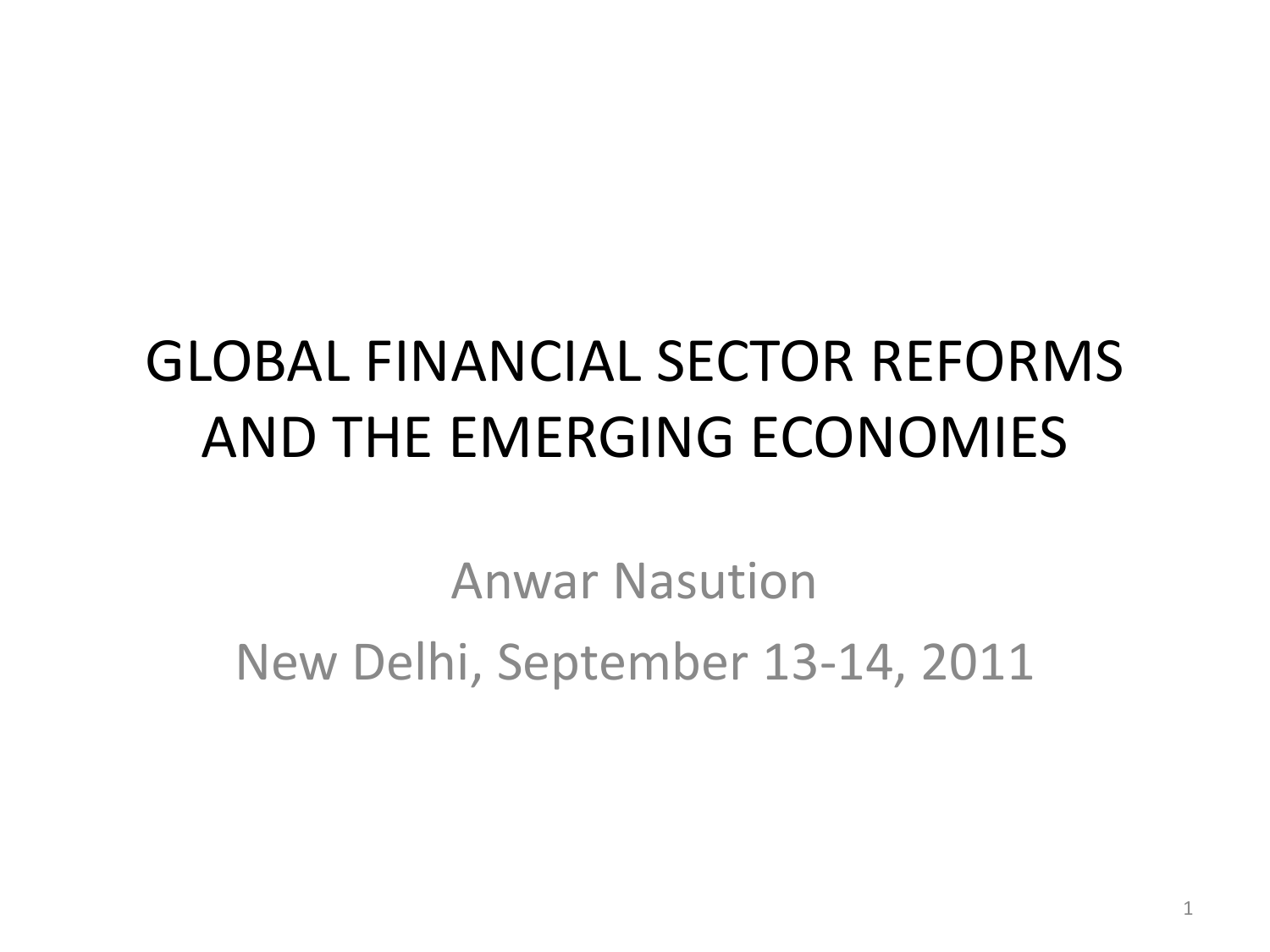## The BASEL III Accord

- The Basel III Accord (B3) was endorsed by the G20 Summit in Seoul in 2010.
- B3 is the basic foundation for transforming the global financial system to build a safer financial system and to ensure its resilience to periodic stress tests.
- B3 was mainly designed for banks in advanced countries with matured and well developed financial markets in response to the Global Financial Crisis of 2007-09.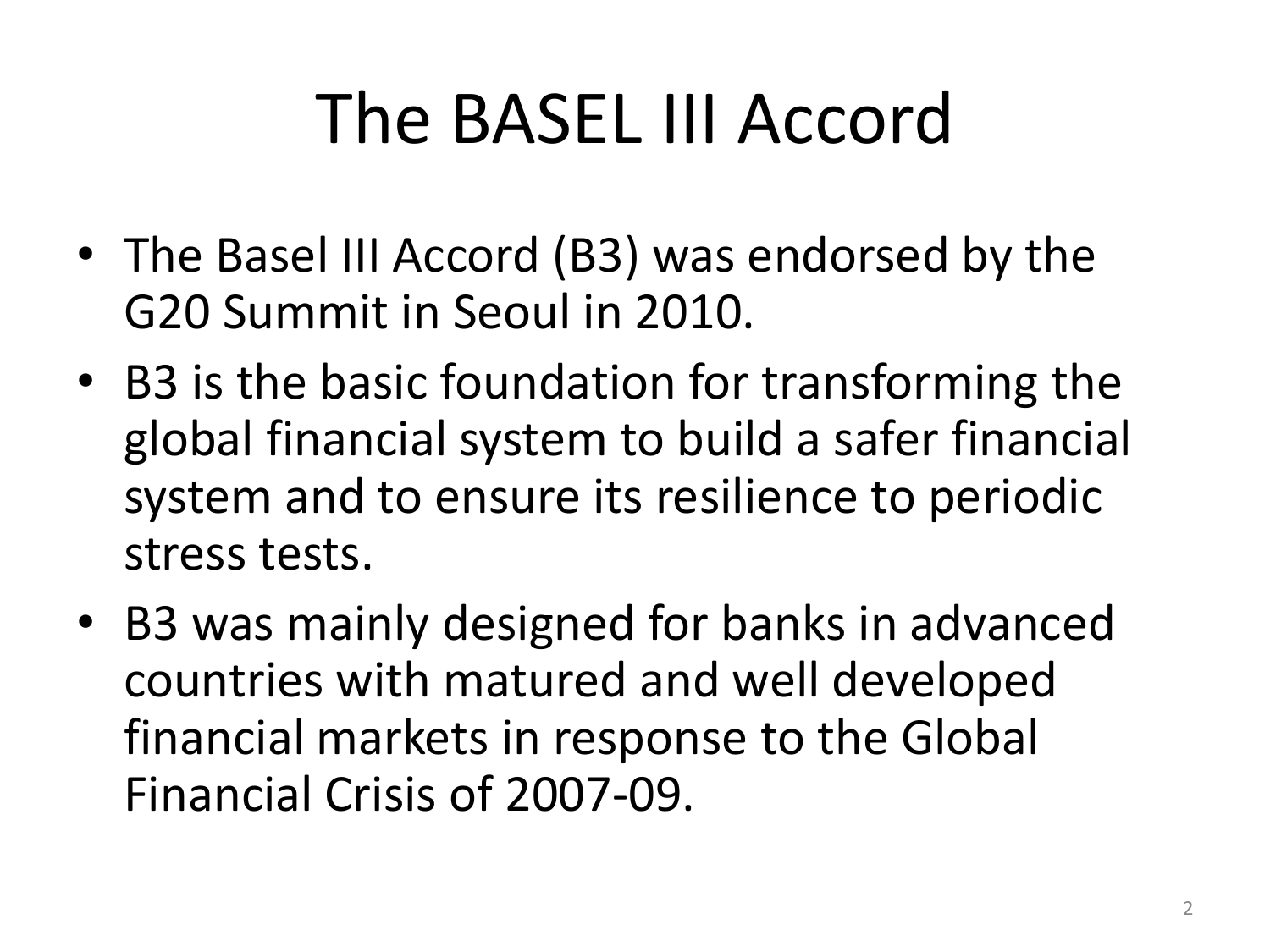### The B3 ……..

- B3 primarily covers standards and regulations for banks and shadow banks with complicated derivatives;
- To build effective and efficient financial markets, B3 strongly recommends the use of credit rating and credit scoring systems and stress testing;
- The tests supplement the shortcomings of the VAR (value-at-risk) model, which uses the normality assumption.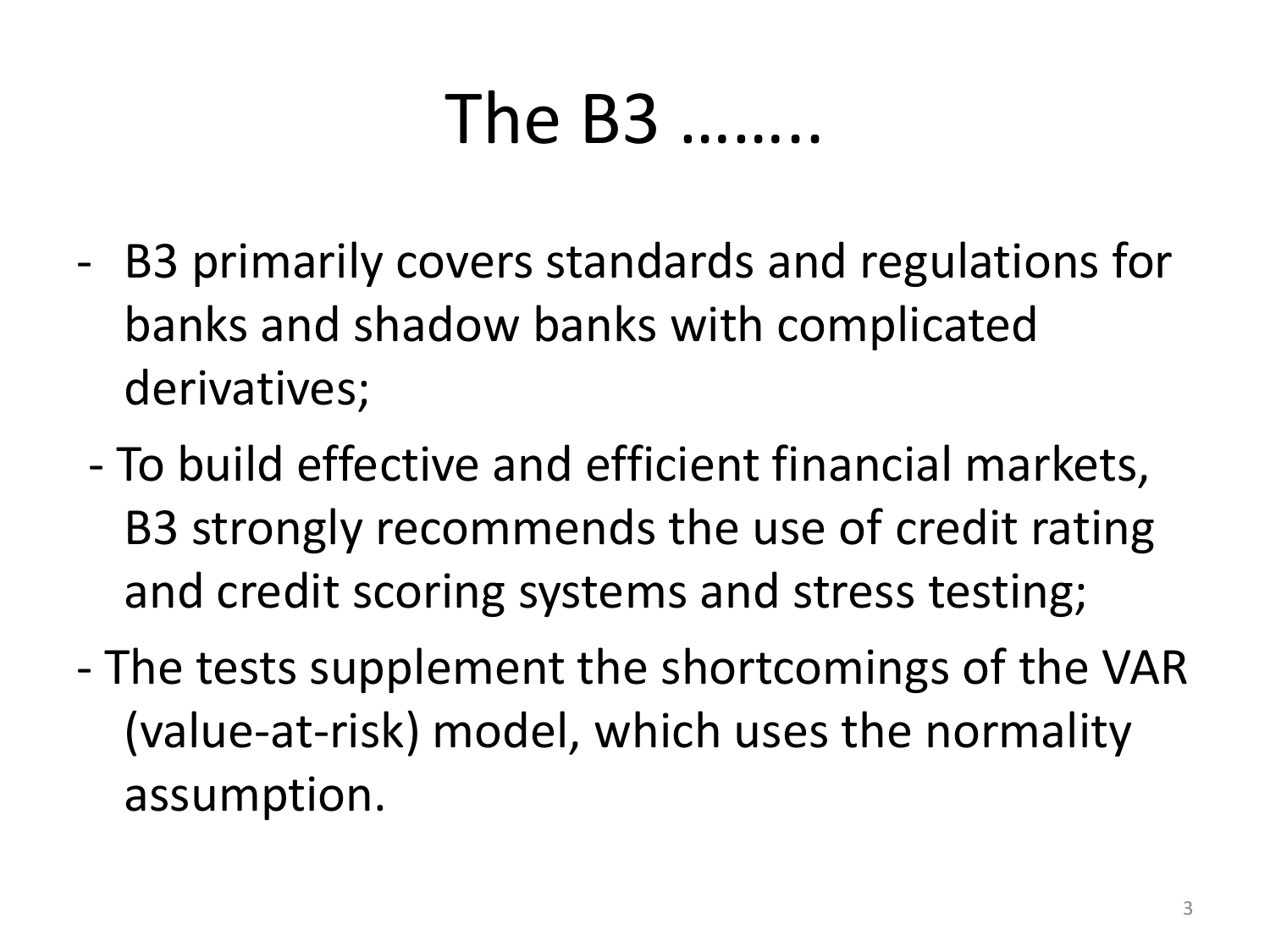### Micro and macro prudential regulation

- The B3 framework covers both micro and macro economic prudential regulation related to capital, liquidity and leverage of the banking system. The micro type of regulation helps strengthen the resilience of individual banking institutions. This comprises three areas, namely:
	- \* First, improving banking system ability to absorb shocks arising from financial and economic distress;
	- \* Second, improving risk management and governance in the banking system;
	- \* Third, upgrading bank transparency and disclosure;
- Macro economic regulation includes the introduction of the capital conservation buffer.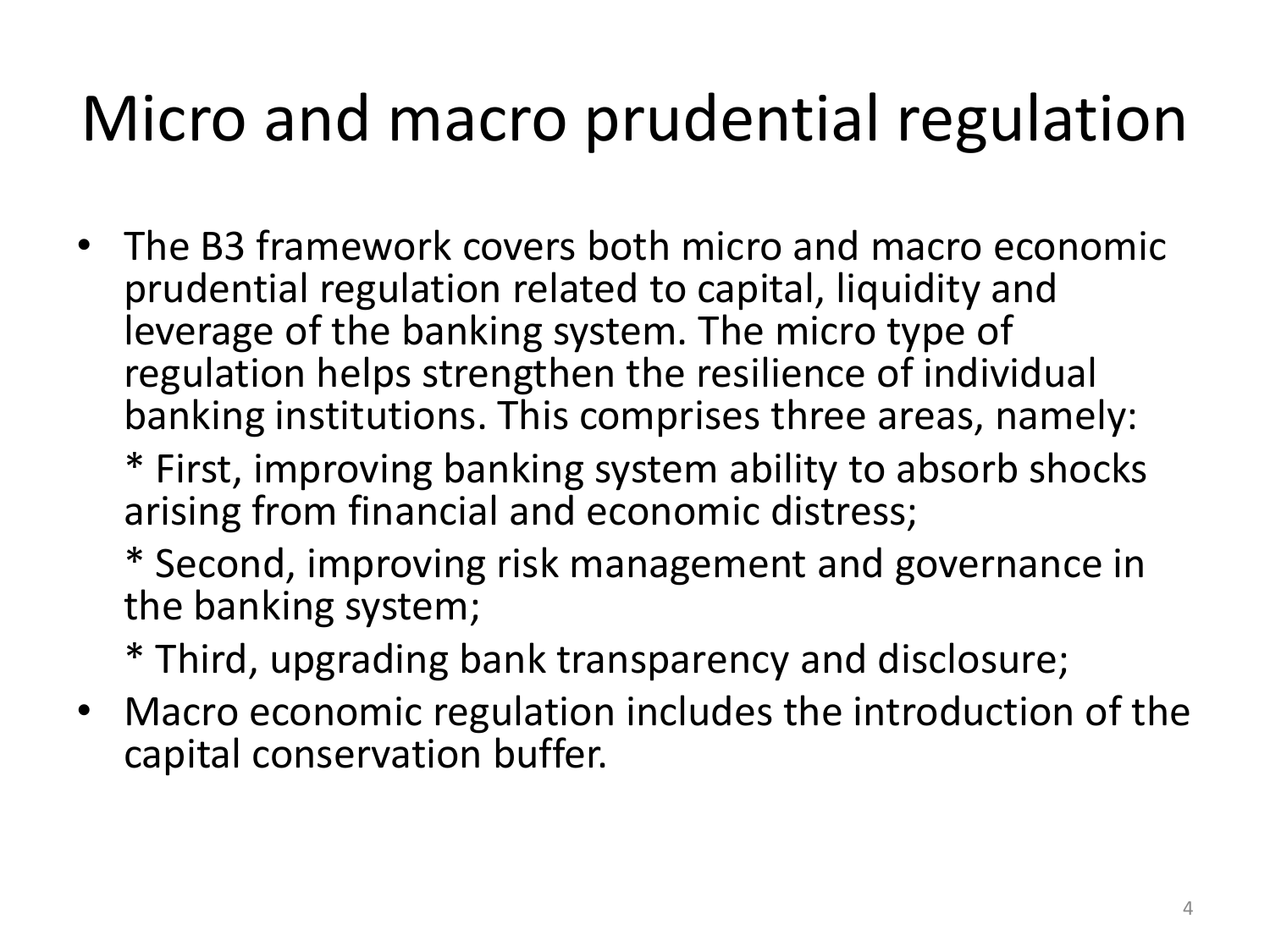# Three components of bank capital

- 1. Minimum common equity requirement is raised to 4.5% of risk-weighted assets (RWA) from 2% under Basel II;
- 2. Introduction of a conservative buffer amounting to 2.5% of RWA. This enables banks to maintain capital levels above the minimum requirement throughout a significant sector-wide downturn;
- 3. Countercyclical buffer of between 0% and 2.5% of RWA. This makes CAR high during boom periods and low during downturns, thus partly correcting the inherent pro-cyclicality of capital regulation and markto-market accounting.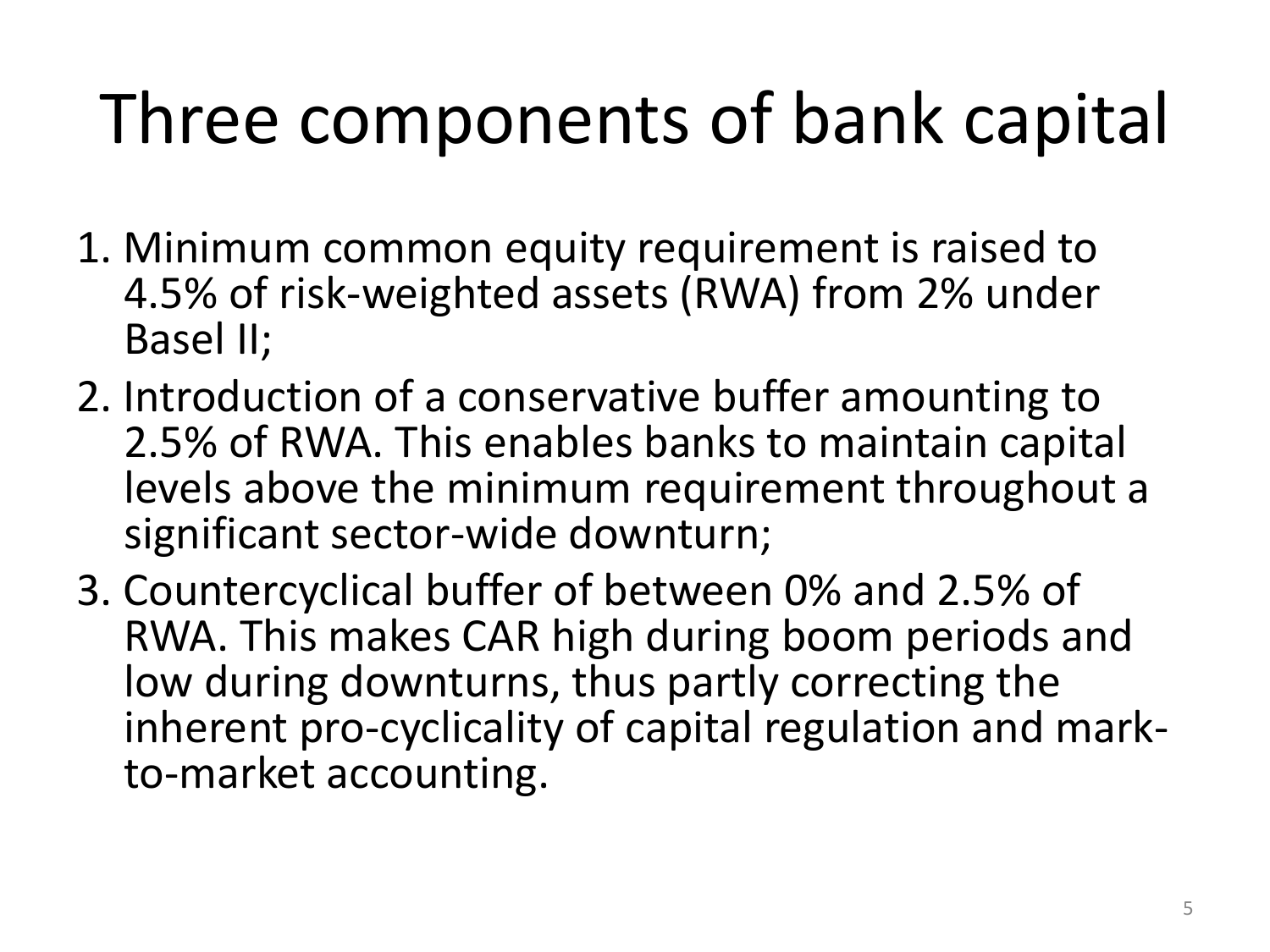### Two purposes of countercyclical capital buffer

- First, to allow banks to extend credit during periods of stress so as to help prevent a vicious circle of spiraling asset price devaluation;
- Second, to dampen credit growth during a boom period that could induce asset price bubbles.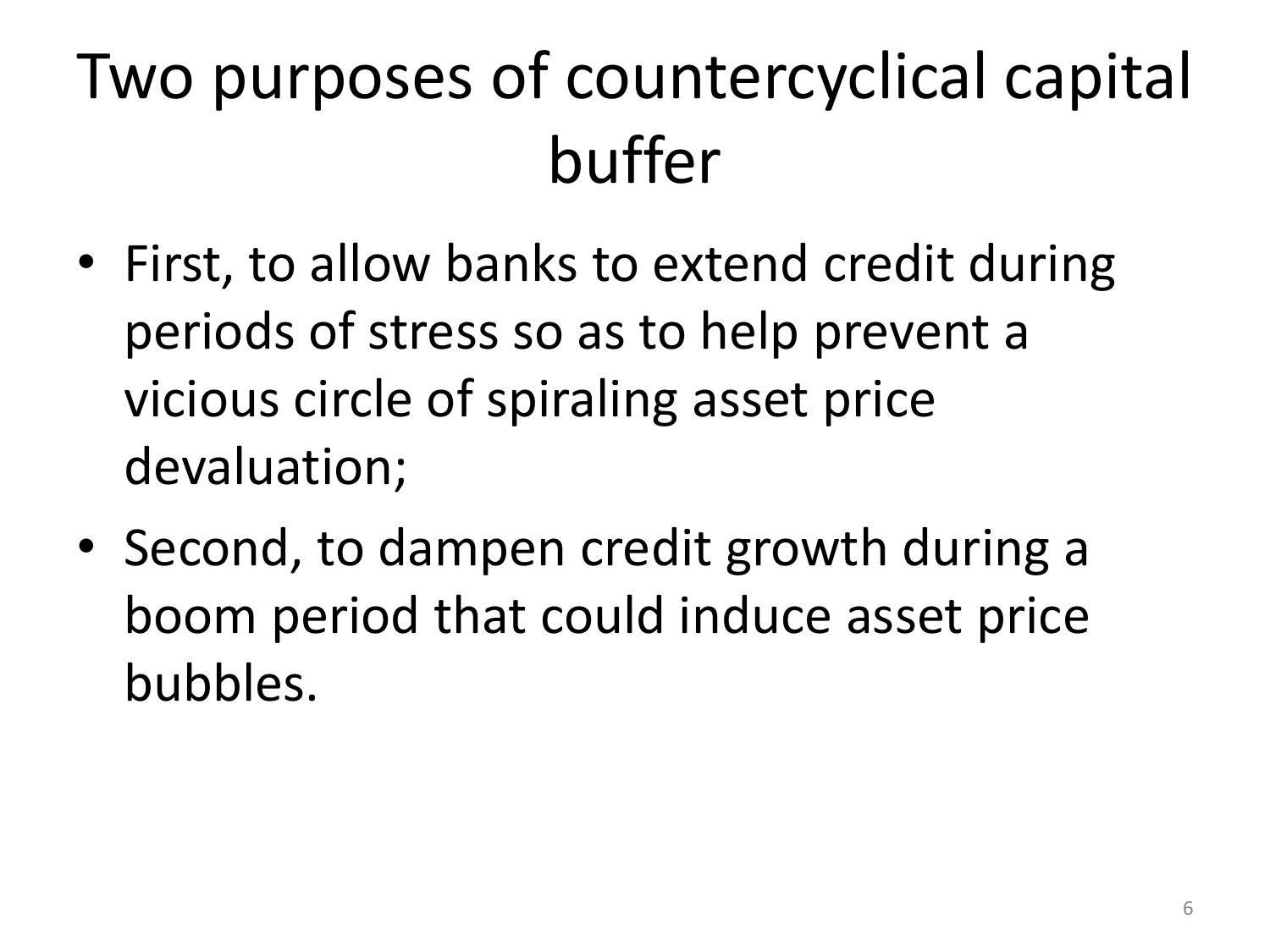## Stricter definition of bank capital

- B3 uses a stricter definition of core capital and simplifies and harmonizes the deductions and filters that are applied to its calculation;
- B3 simplifies and harmonizes the deductions and filters that are applied to the calculation of Tier 3 capital, in particular;
- B3 also corrects the complex set of minimums and maximums for various elements of capita (Tier 1, Tier 2 and Tier 3), such as hybrid innovative.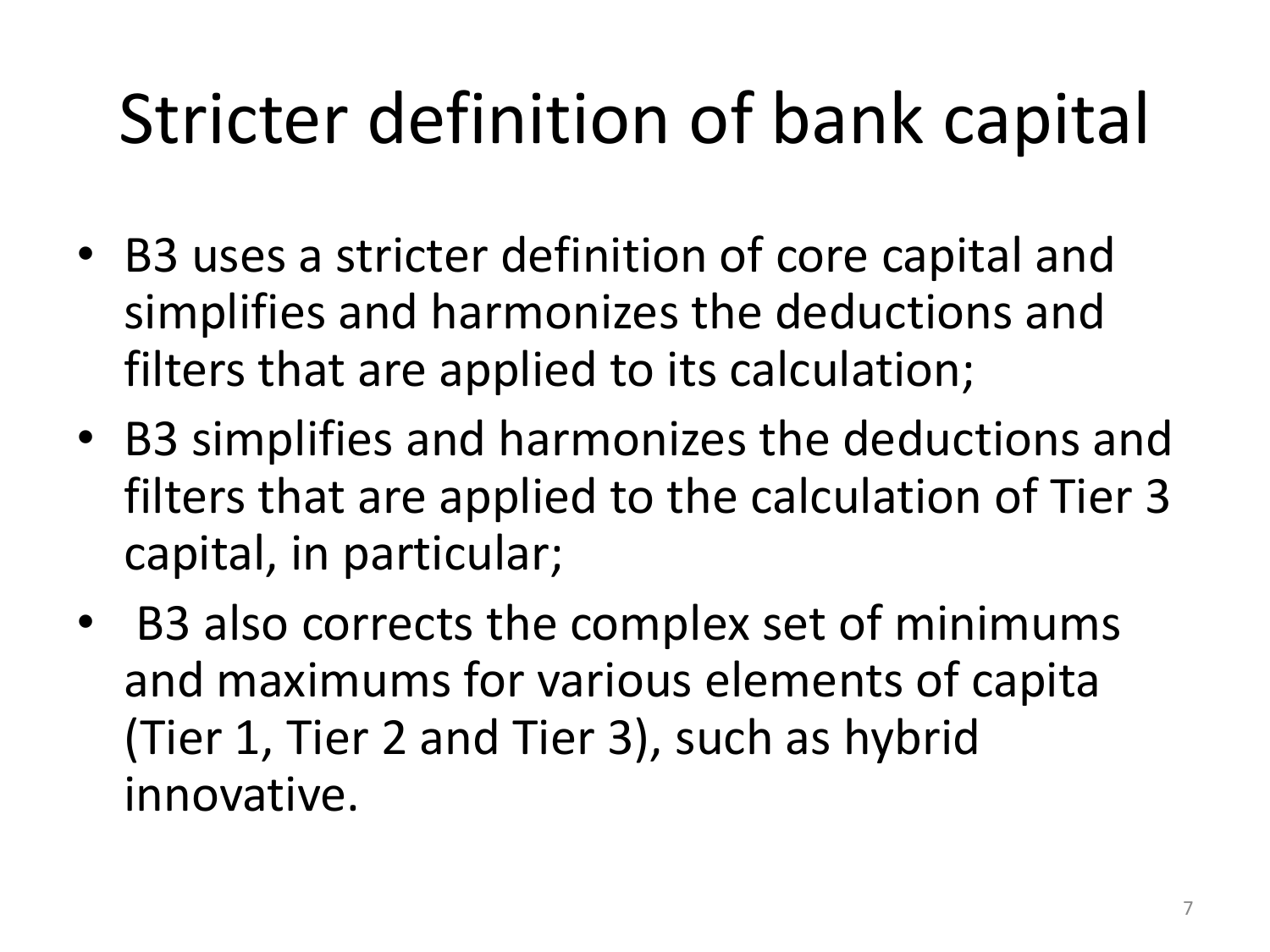## Focus on Tier 1 to mitigate "too big to fail" problem

- To mitigate "too big to fail" problems, B3 focuses on common equity, the highest quality component of a bank's capital. This forces banks to bear the costs of any failures they impose on society;
- In addition, Tier 1 also includes other instruments, such as retained earnings, other reserves and certain preference shares, that have a loss-absorbing capacity on a "going concern" or bank solvency basis;
- Tier 1 capital will be simplified. It typically consists of subordinated debt, and provides loss absorbing capacity on a "going concern" basis following insolvency and liquidation.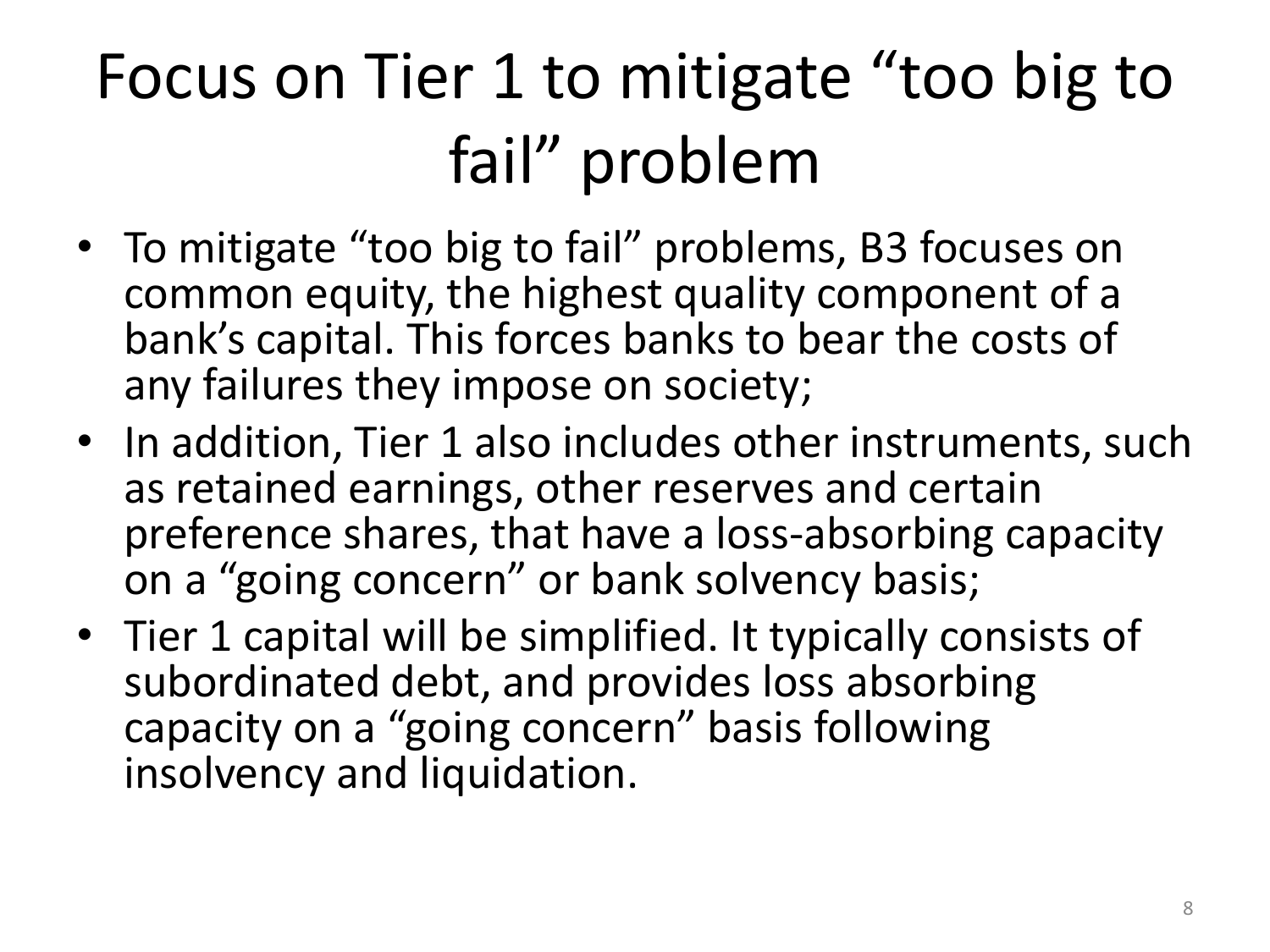## Higher capital requirements

- As a percentage of RWA, common equity rises from 2% under B2 to 7% under B3 (the minimum 4.5% plus a 2.5% conservation buffer). Tier 1 rises from 4% under B2 to 8.5% under B3. Total capital rises from 8% under B2 to 10.5% under B3. In addition, B3 imposes a counter cyclical buffer of between 0% and 2.5% of RWA;
- The higher capital requirements and stricter definition of core capital under B3 increase costs in the banking industry, and thus have the potential to curtail bank lending and negatively affect economic growth.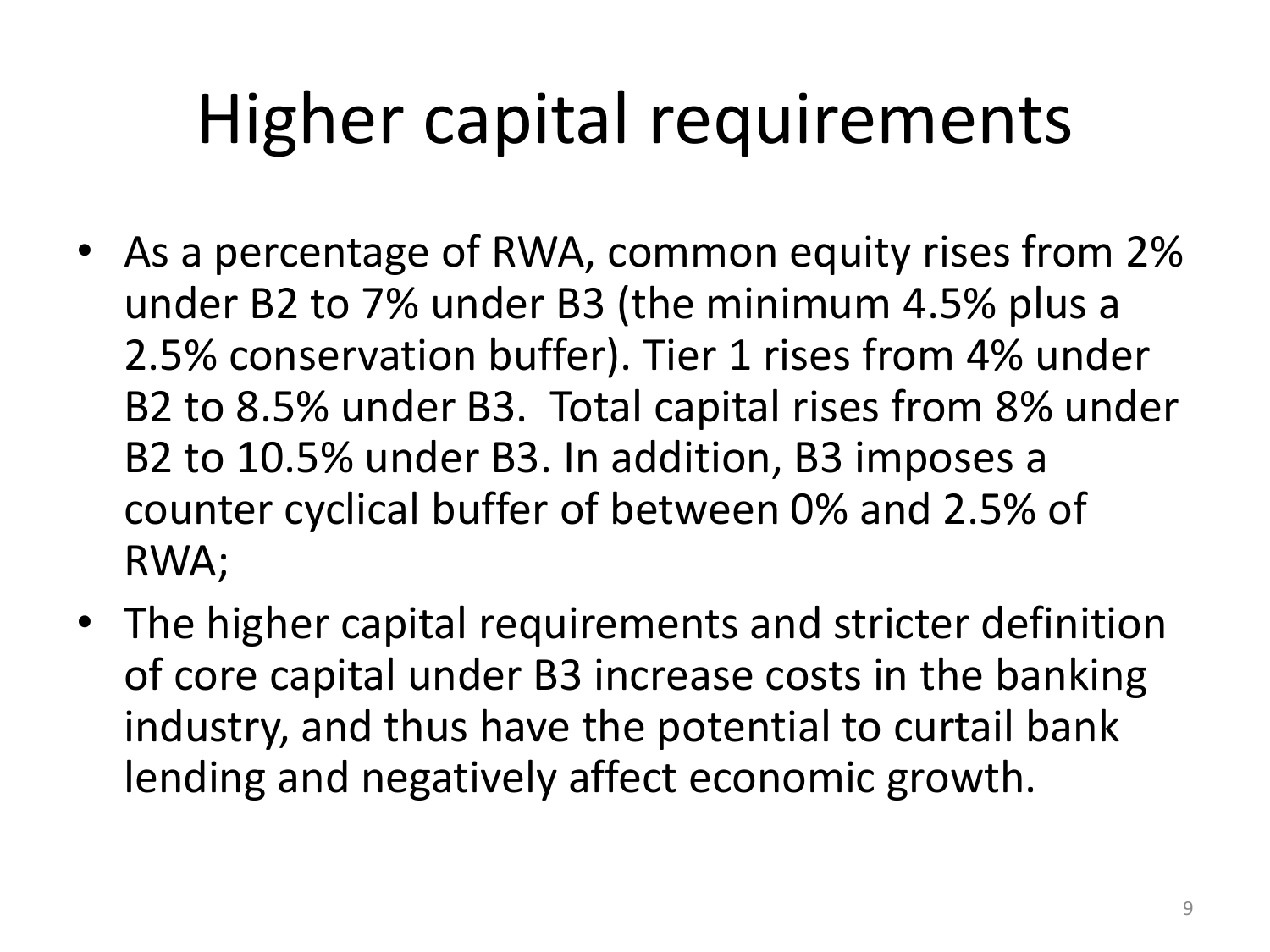#### Strengthening market infrastructure

- The Basel Committee endorses the establishment of CCPs (central counterparty clearing houses) and trade reporting on OTC (over-the-counter) derivatives in order to resolve the problem of interconnectedness. The CCP system improves the management of counterparty risk, simplifies multilateral netting of exposures and payments, and increases transparency;
- To supplement the shortcoming of the VAR (value-at-risk) model, the Basel Committee encourages banks to conduct periodic stress tests that better capture tail events and incorporate the systemic risk dimension in banks' risk management;
- B3 introduces a leverage ratio to constrain the build up of leverage in the banking industry.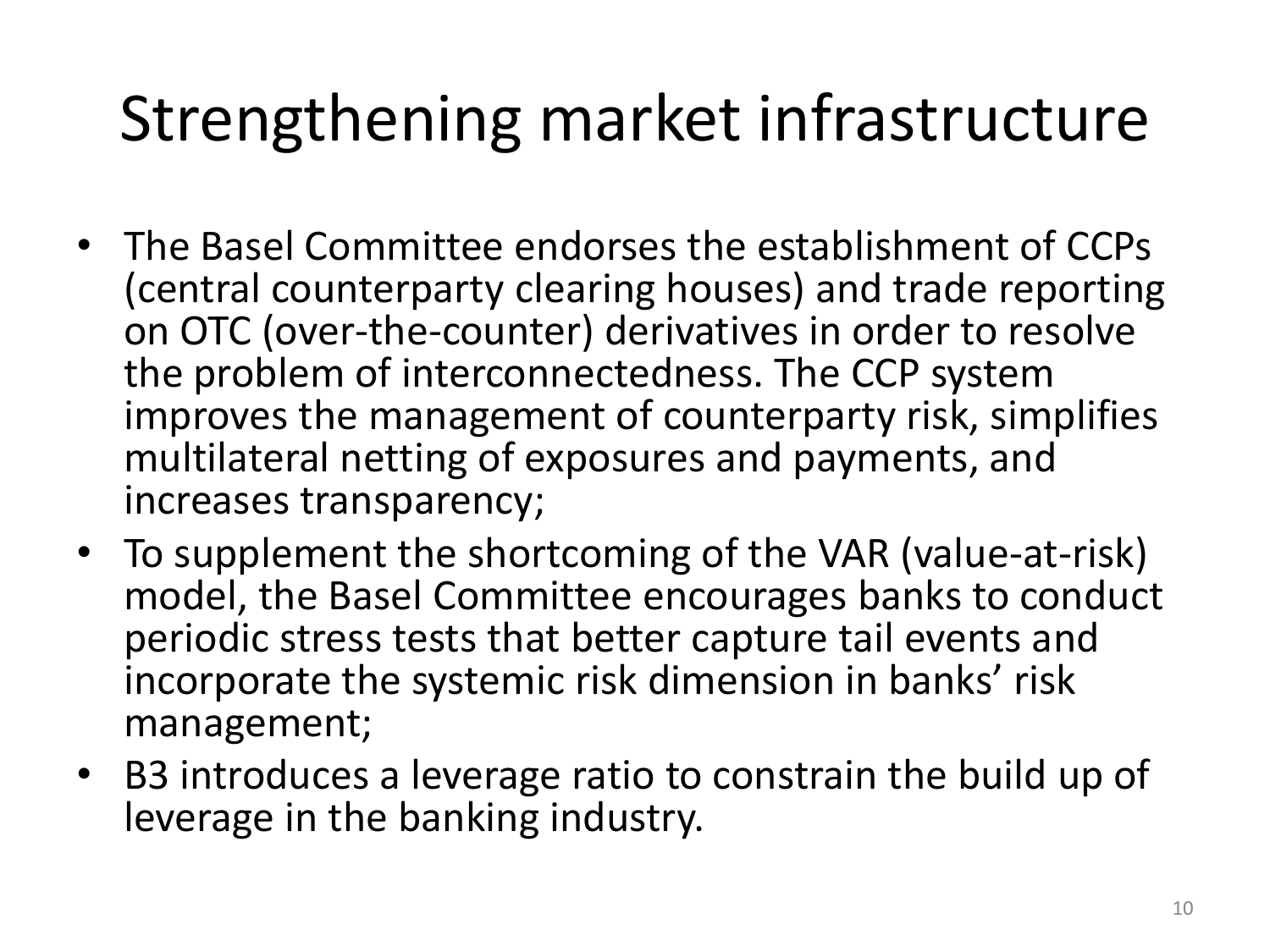## Emerging economy (EE) financial systems

- In terms of total assets and the number of institutions and branch offices, the core of the financial system in EEs consists of the banking system;
- Institutional investors such as pension funds and insurance companies are at an early stage of development;
- Banking systems in the EEs rely on deposits and loans. Derivatives and complex securitization exposures such as collateralized debt obligations (CDO) are unknown in the EEs. This underdevelopment of the financial sector partly shielded the EEs from the Global Financial Crisis of 2007-2009.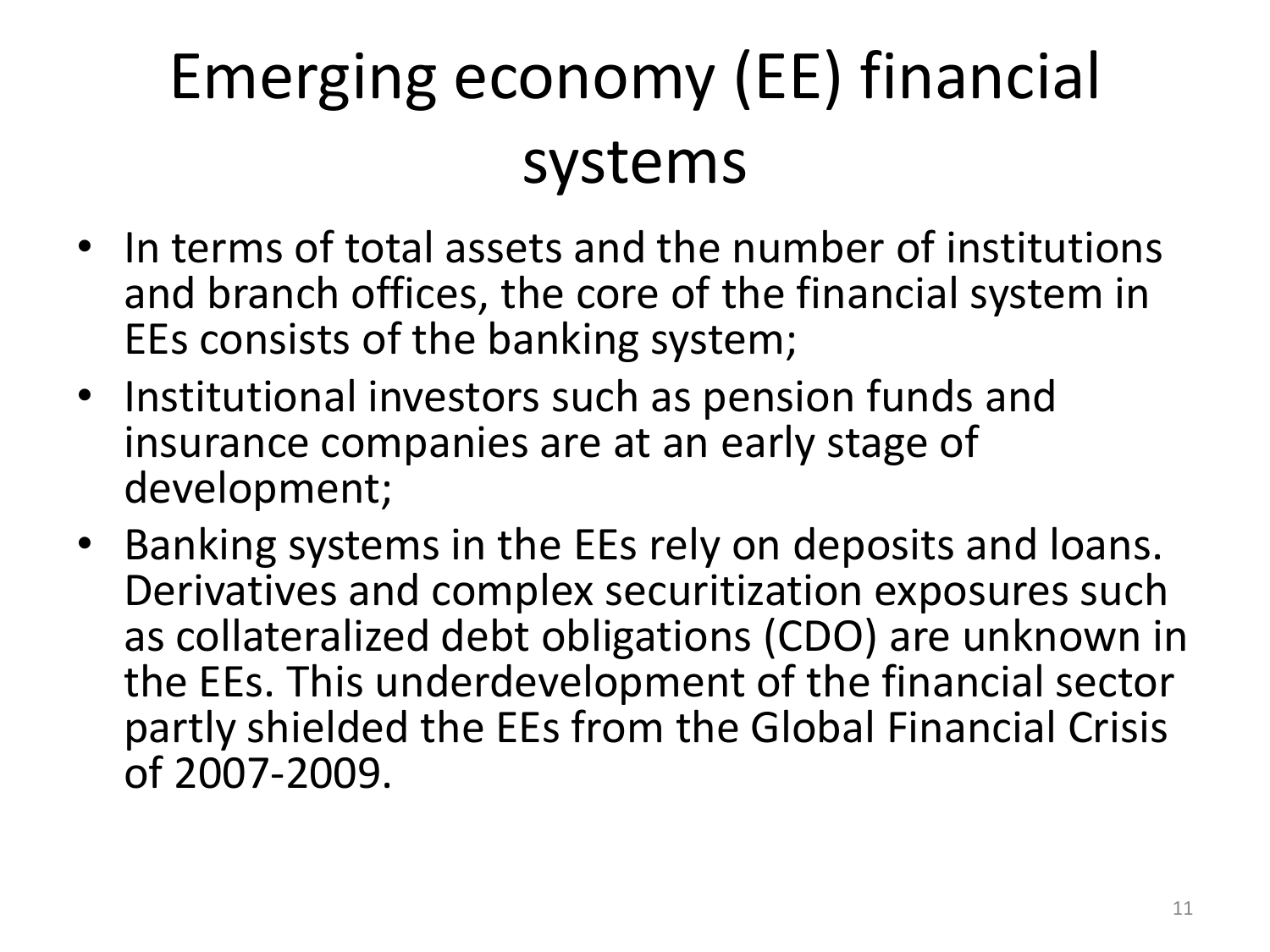## Dominance of state- and family-owned banks

- The domestic banking systems in the EEs are dominated by state-owned banks and private banks that are linked to business conglomerates;
- Because of the legacy of both the popular development concept and the nationalization of foreign-owned banks in the 1960s, the central governments of many EEs own more than one bank, while provincial governments also have their own development banks. The popular school of thought in the 1960's recommended the establishment of development banks to mobilize long-term savings so as to provide funding for essential long-term investment;
- In addition to the limited guarantees provided by deposit insurance companies, state-owned banks are also implicitly guaranteed by government.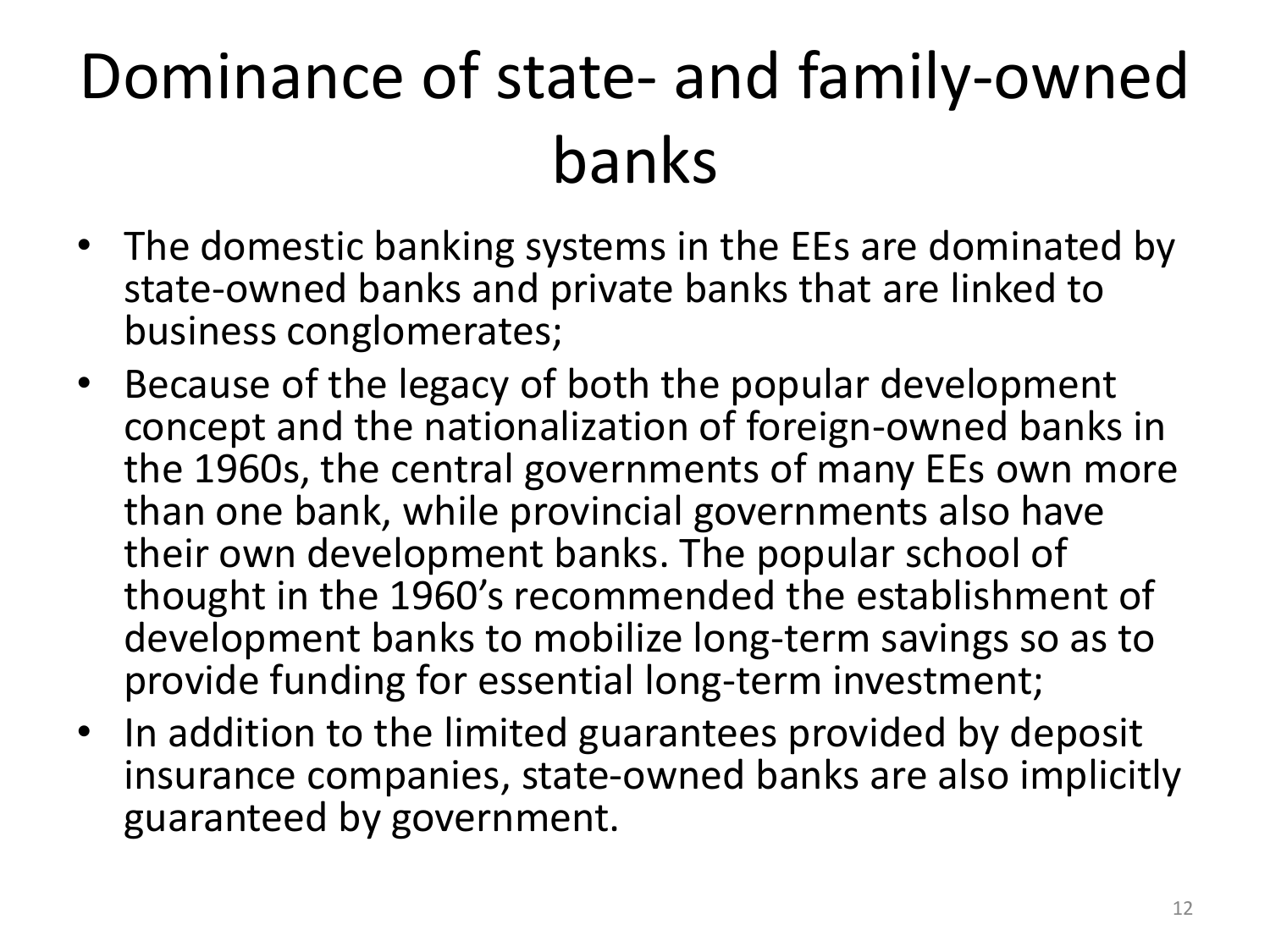### Weak commercial orientation of stateowned banks

Even in banks that have been partly privatized, government continue to hold golden shares. The stateowned banks are frequently employed by governments to pursue their industrial and development policies,. Some of these banks are required to provide large volumes of loans to non-bank SOEs operating under soft-budget constraints;

Weak commercial orientation and limited risk management discipline eliminate the incentive for managers of state-banks to monitor and manage risks, upgrade transparency in corporate reporting or provide relevant business information.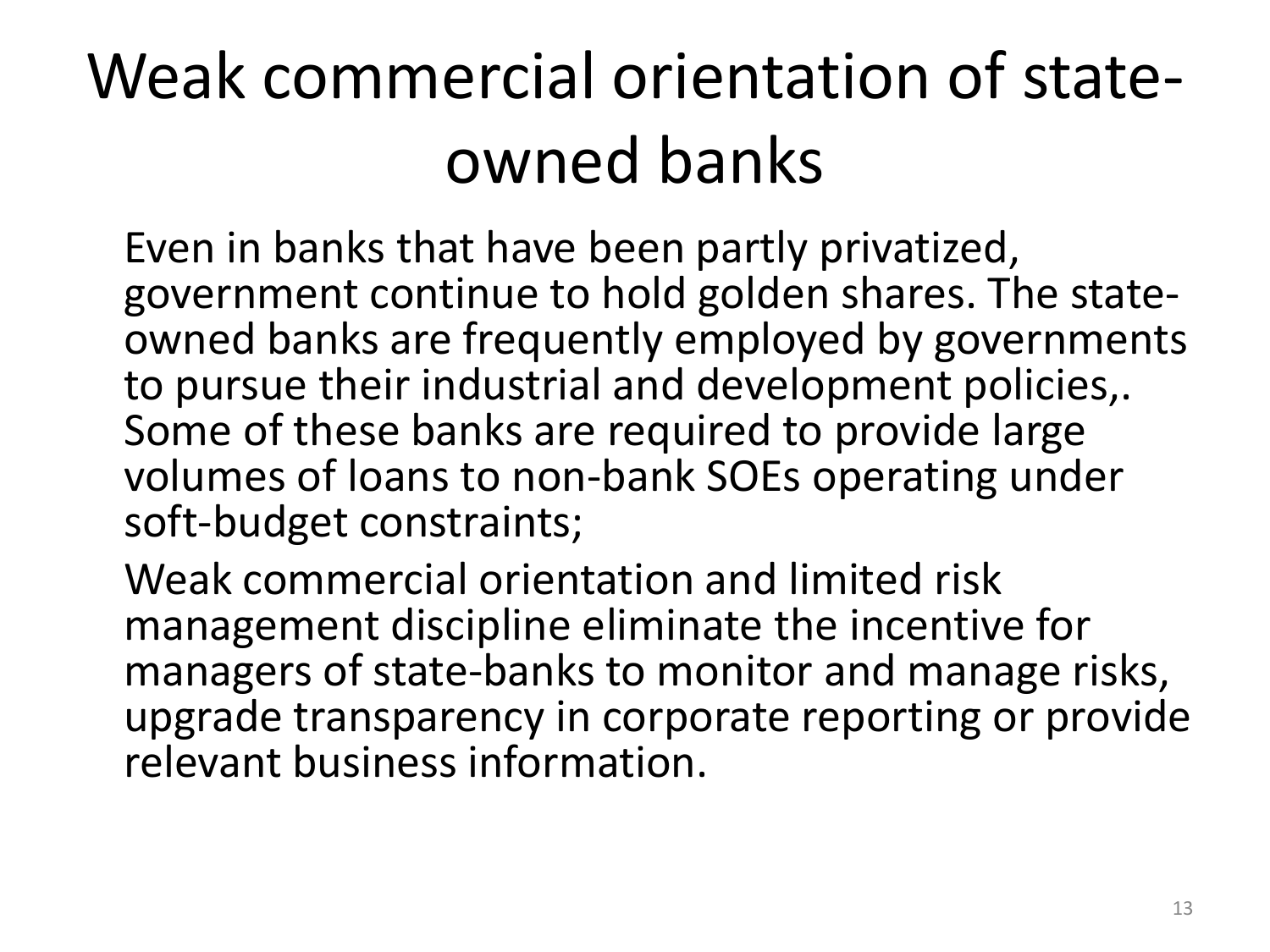## Interconnected family banks

- Traditionally, every business conglomerate in East and Southeast Asia owned at least one interconnected family bank. Prior to the AFC in 1997, the main purpose of such banks was to mobilize funds to meet the financial needs of their commercial affiliates or subsidiaries;
- Related lending is prone to insider trading and principal-agent problems as banks tend to evaluate loan applications from affiliates less rigorously than would be the case with unaffiliated credit applications.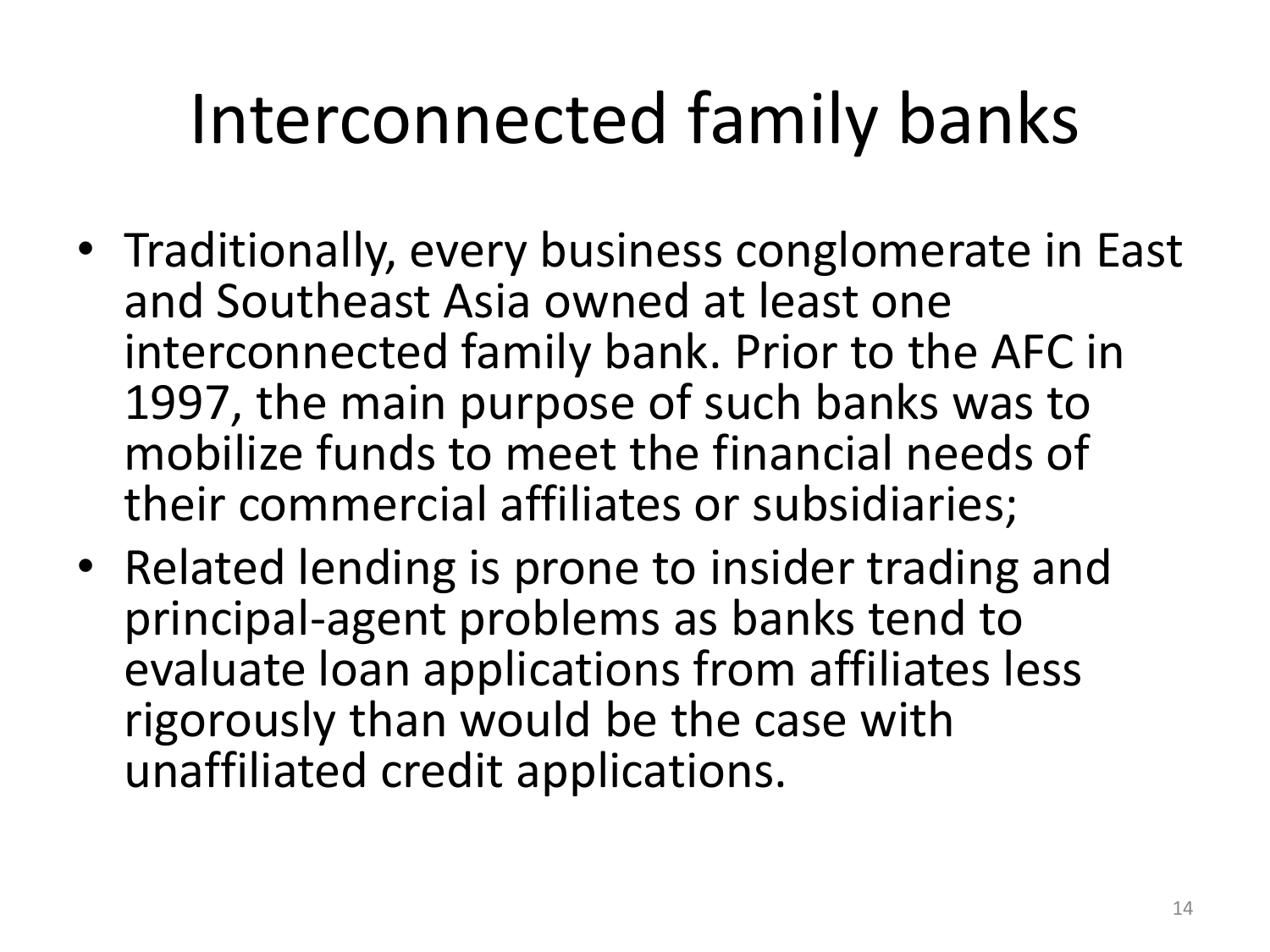## Moral hazard

For four reasons, moral hazard is still prevalent in many EEs. First, the roles of state-owned banks and financial institutions continue to dominant in these countries. Second, the state-owned banks are still being used by governments to pursue their industrial policies and development objectives. Third, weak bank supervision. Fourth, weak market infrastructure due to relatively weak legal and accounting systems to protect individual property rights, reduce transaction costs and minimize market asymmetries. Weak legal systems fail to enforce contracts and ensure the realization of collateral pledged by credit defaulters;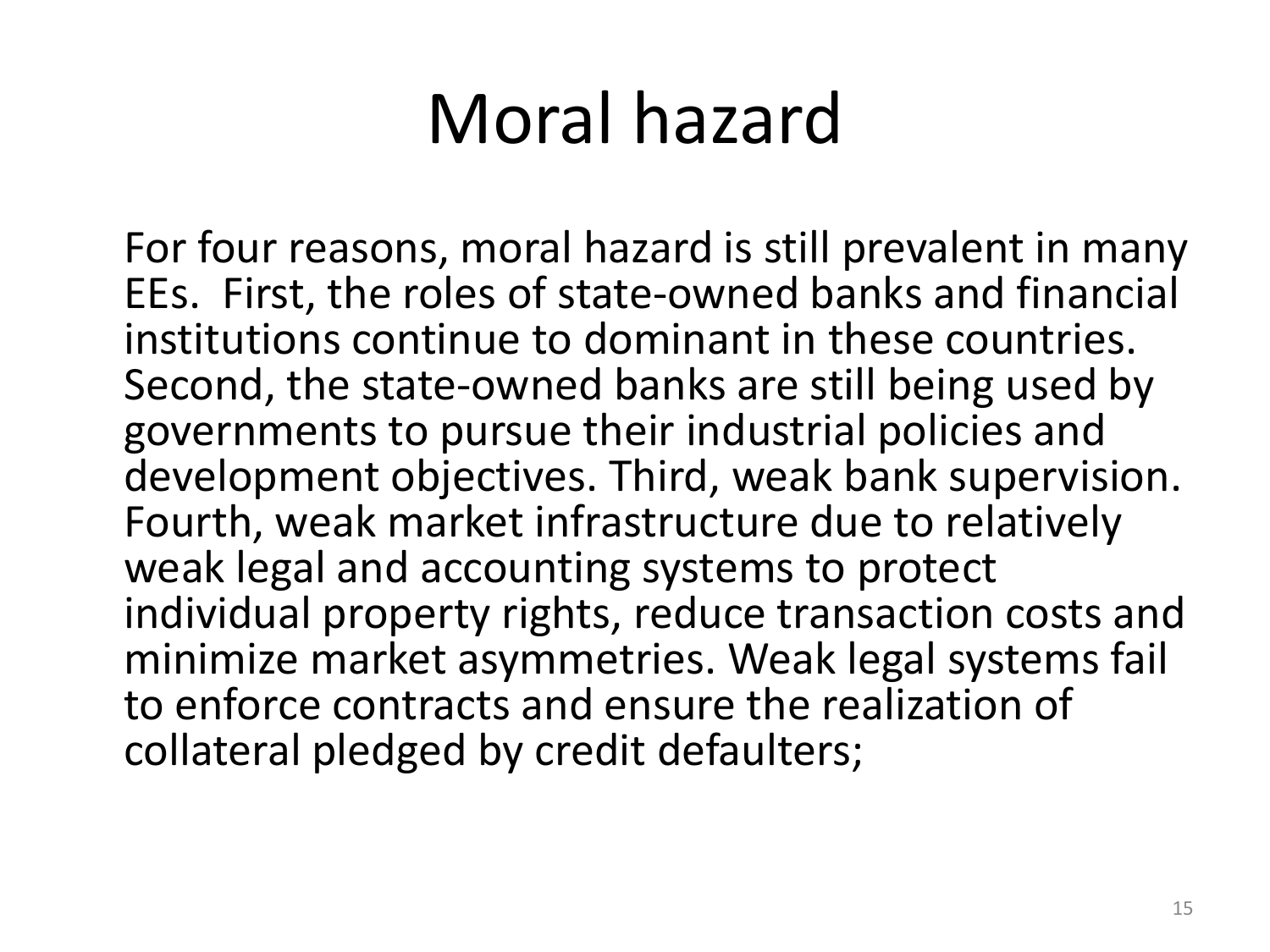## Weak bank supervision

- As credits are allocated based on a non-interest basis, and not always on economic considerations, supervisors classify loans based on repayment rather than the creditworthiness of borrowers or the market value of pledged collateral;
- Under conditions of financial repression, bank supervisory officers receive little training in the field of credit analysis and risk management in banking sector organizations;
- Credit rating, credit scoring and stress testing are meaningless due to limited availability of reliable, upto-date and comprehensive information.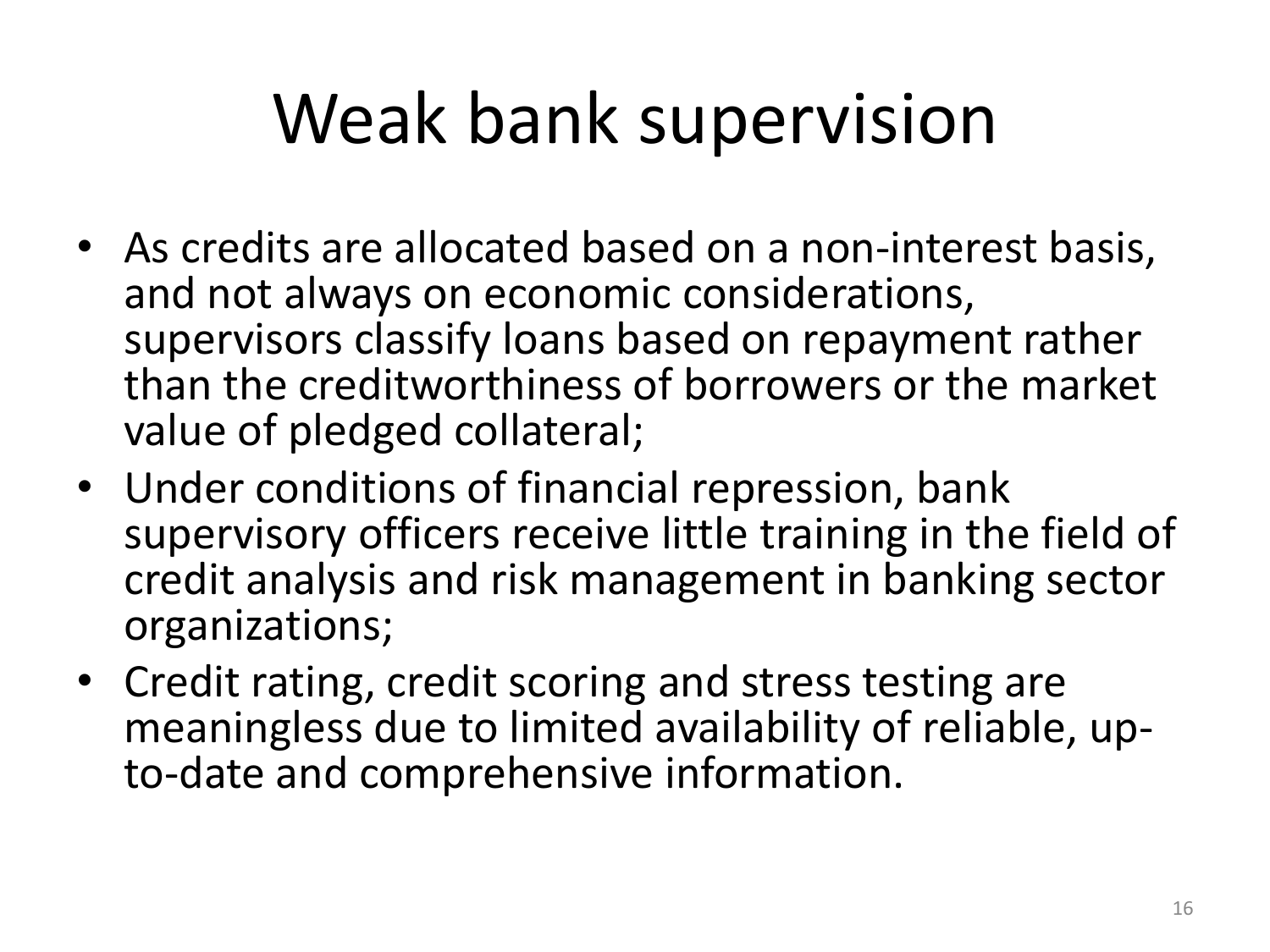# Countercyclical capital buffer

- The newly introduced countercyclical capital buffer in B3 is relevant to open and export-oriented EEs which are inherently sensitive to the business cycle in the international economy;
- The international economic environment affects Ees through (i) the goods market (exports and imports); (ii) labor market (including exports of uneducated and unskilled labor) and (iii) the capital markets, which affects the cost of foreign borrowings;
- In addition, currency realignment can have important effects on the prices of exports and imports, and the balance sheets of economic units.